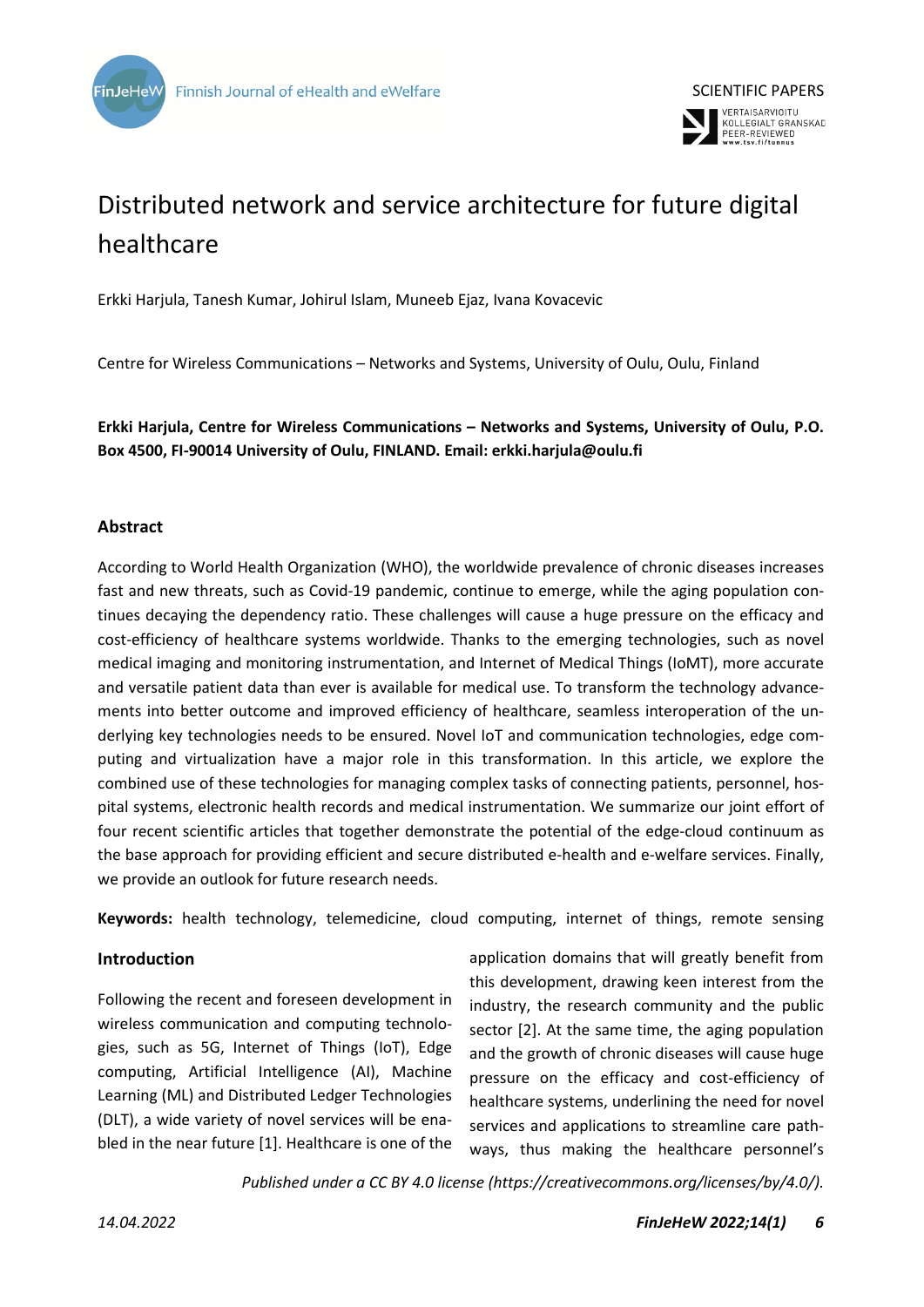**FinJeHeW** 



VERTAISARVIOITU<br>KOLLEGIALT GRANSKAD<br>PEER-REVIEWED<br>www.tsv.fi/tunnus

work more efficient, as well as reducing the need for patients to travel to reach the necessary medical services. Furthermore, the resource efficiency – including energy-efficiency – are important factors for promoting cost-efficiency and sustainability of healthcare systems [3,4]. According to this justification, several technical challenges, related to e.g. ensuring performance, efficiency, reliability, security, privacy and system-level scalability, need to be addressed when adopting novel technologies  $[1,5]$ .

In the digital transition of healthcare systems, Internet of Medical Things (IoMT), plays a significant role. It refers to the connected infrastructure of medical devices, software applications, systems and services. In IoMT systems, sensor information is gathered from a rapidly growing number of typically wirelessly connected low-power sensor devices, capturing patients' health data, such as heart rate, blood pressure, oxygen saturation, ECG or EEG [6]. Furthermore, IoMT helps to integrate data from medical imaging technologies, such CT, MRI and PET scanners with the rest of the IoMT system, allowing accurate real-time diagnostics. In addition, IoMT helps automating the patient treatment through e.g. remotely controlled infusion pumps, oxygen ventilators, smart beds, etc.

In most of today's solutions, data processing, storage, application logic and algorithms are handled at cloud data centers [7]. However, this centralized architecture is becoming problematic from the viewpoint of scalability, since novel IoMT devices generate high data volumes to be carried by networks, and to be processed and stored by data centers [1]. Another important challenge is related to the communication performance – latency in particular – and vulnerability for network problems, due to high physical and logical distance between the end-nodes and the server. These

aspects pose a serious challenge for real-time and mission-critical applications, such as intensive care patient monitoring or computer-assisted surgery, which both require low latency and high reliability [8].

Furthermore, in healthcare applications, a particular concern is related to preserving the privacy and security of the patient data, and critical – even lifemaintaining – system functions [1,5]. Centralized cloud systems are an inherently challenging environment from the viewpoint of security and privacy, since all data needs to pass several links and nodes, owned by a wide set of stakeholders between end-devices and data centers, not forgetting the chance for data leaks at data centers [1,5]. Therefore, the need for technologies, allowing secure and privacy-preserving data management and decision-making close to the data sources and the ability to control the scope of data propagation, is obvious [9].

#### **Technology background**

**Internet of Medical Things (IoMT):** IoMT enables many key healthcare applications, such as remote patient monitoring, smart ambulance, portable medical imaging devices and secure sharing and maintenance of Electronic Health Records (EHR) [6]. Despite the advances in IoMT, there are still several open challenges to be addressed for future healthcare systems. For example, one of the major issues for IoMT is themanagement of the heaps of patient's data in delay-critical healthcare applications, requiring real-time data processing, analysis and decision-making. In addition, an important question is how different resources can be intelligently and efficiently utilized to fulfil the dynamic needs of various devices. Moreover, the security and data privacy are among the forefront requirements for future smart healthcare applica-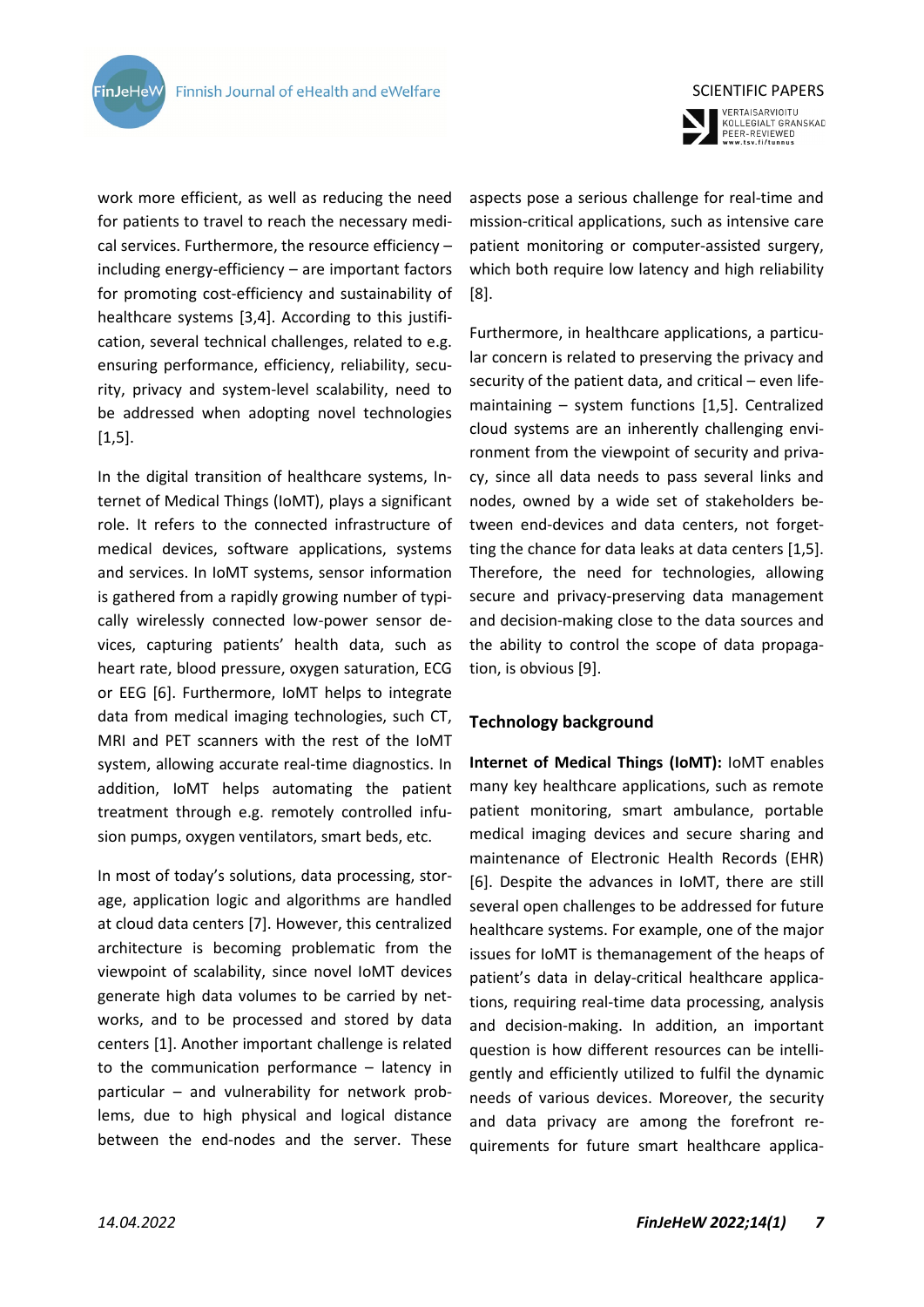



tions [10]. The emergence of various enabling technologies such as edge computing, virtualization, AI/ML and Blockchain (BC), among others, will empower the future IoMT-enabled mission and delay-critical healthcare applications.

**Edge computing (EC):** In traditional cloud systems, data-processing and storage, decision-making logic and different algorithms are handled at data centers. Many modern healthcare applications, however, require high Quality of Service (QoS), resilience to network problems, scalability and resource-efficiency, all of which cannot be fully satisfied by the centralized cloud model [11,12]. To overcome this challenge, EC has been introduced to bring cloud computing capabilities closer to the end-devices and data sources. EC can provide several desired features for IoMT scenarios, such as pre-processing and filtering of raw data in proximity of their sources to improve performance, reduce network burden and to avoid unnecessary propagation of private health data [13,14]. However, the current two-tier EC model, where EC hosts are deployed at servers, located within or near the access network base stations, also has its limitations [1]. In medical applications, at least some part of the processing would be optimal to be managed locally on site, to deal with possible connectivity problems, to utilize the available local computational capacity, and to reduce the access network load. Local IoMT clusters cannot, however, be expected to include devices with sufficient stability and capacity to accommodate a fullfunctional edge server, and, therefore, alternative decentralized solutions are needed [15]. For this, we have proposed a three-tier Edge IoT architecture, utilizing serverless edge computing model, which enables cloud functions to be deployed locally in a distributed virtualized manner [1,15]. The proposed model enables local deployment of

e.g., critical IoMT services that require high availability and real-time functionality.

**Lightweight virtualization:** Virtualization technologies have revolutionized the world of software development and service design. Cloud-based service systems consist of application components that run on virtualized platforms distributed over multiple machines [16]. In these systems, traditional hypervisor-based virtualization solutions have provided a good level of isolation on a single hardware system, but also introduced significant overhead [17]. Container technologies, such as Docker and Linux container (LXC) systems, are developed to eliminate such overhead by packing software components and required resources into a single container image running on a single application on top of the host operating system [17,18], which helps increasing the processing speed of container instructions. Furthermore, in large virtual systems, such as cloud, the maintenance of complex and dynamic service ecosystems needs to be accommodated using orchestration technologies. Orchestration technologies, such as Docker Swarm and Kubernetes, provide functions such as dynamic service discovery, load balancing, and software upgrades [19].

**Distributed service technologies:** Cloud services were previously designed as monolithic applications associating multiple software components into a single entity. Monolithic service structures are, however, challenging to maintain and scale as the complexity of the system increases. Therefore, the current trend is towards a microservice paradigm, where service architectures consist of small, self-contained virtual components, microservices [19,20]. Microservices are typically based on containers that are relatively easy to develop in isolation and maintain as standalone software. Due to high granularity and ease of maintenance, several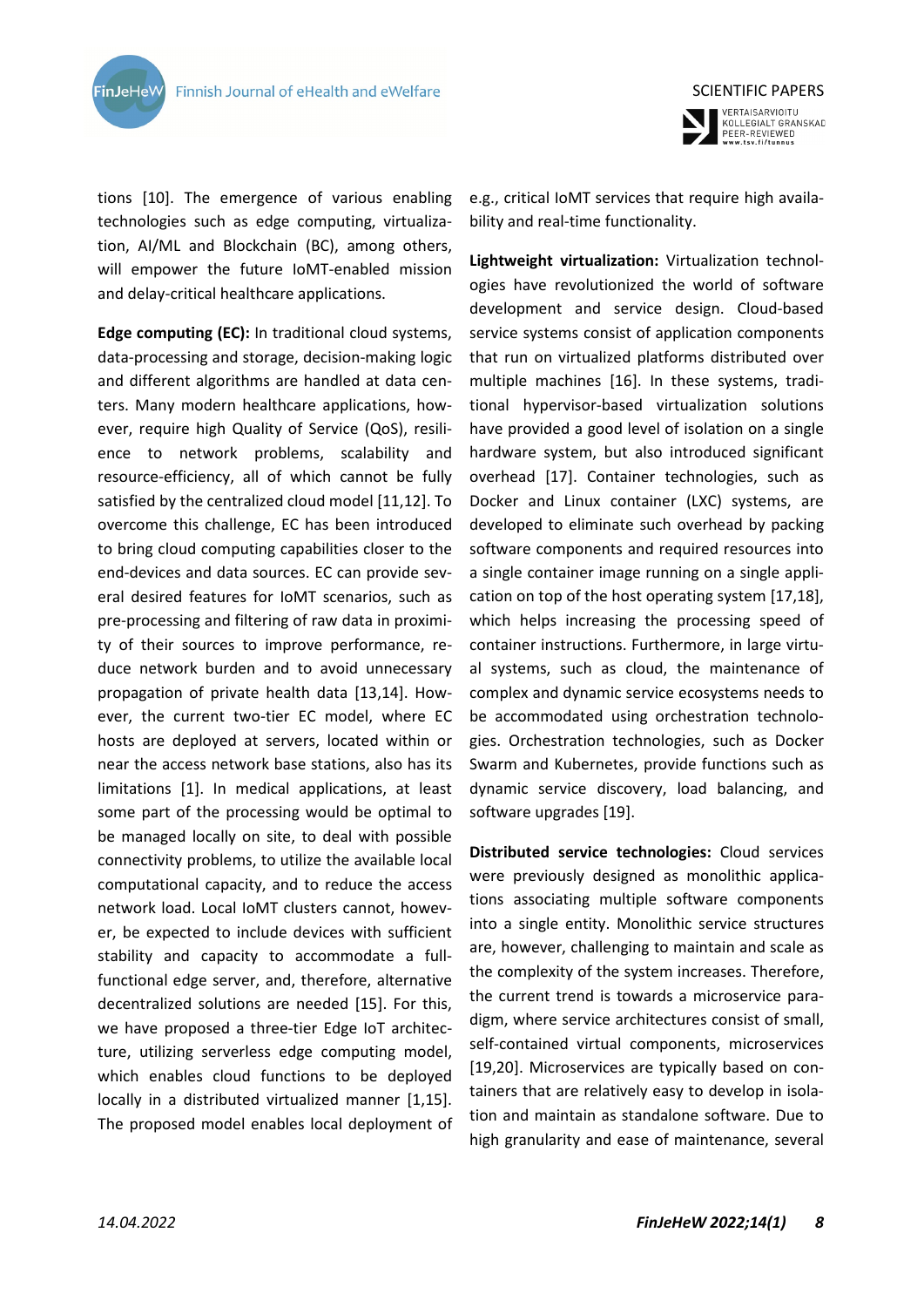benefits, e.g., continuous development, scalability and failure tolerance, can be achieved. Function as a service (FaaS) [21,22] is a concept to execute modular software functions, at the edge. FaaS functions are small logical units that become alive when needed, then execute, and terminate when not needed anymore. Since FaaS functions typically do not run for long periods and their size is small, they do not necessarily require dedicated servers, and can instead be deployed on any device providing sufficient computational capacity, and therefore FaaS enables serverless computing. In this approach, data is processed by computationally capable local devices rather than being sent to a central location for processing. The processing tasks are split into smaller pieces and deployed to IoT devices in an efficient manner. In [1], we have named these pieces as "nanoservices".

**Lightweight security, privacy and trust:** Healthcare systems are prone to a number of security threats at various levels, i.e., during transmission, sharing, storage and access of data [23]. The existing security approaches developed for current IoT architectures, however, are not well suited for local edge computing due to lower available capacity for execution and deployment [24]. Therefore, lightweight cryptography-based protocols [25], as well as efficient, adaptive and lightweight end-to-end security mechanisms are needed throughout the healthcare processes. Modern healthcare IoT systems consist of various involved stakeholders, such as patients, medical experts, hospital administration, laboratories, as well as infrastructure and service and software component providers. Establishing and maintaining trust between them is crucial in order to incentivize different stakeholders to share data with and use services from other stakeholders. DLT and its subclass BC emerge as promising candidates for building trusted distributed computing environ-



VERTAISARVIOITU<br>KOLLEGIALT GRANSKAD<br>PEER-REVIEWED<br>www.tsv.fi/tunnus

ments [26]. DLT and BC technologies establish a digital system for recording transactions of assets, where the transaction details are recorded in multiple places at the same time. Each node processes and verifies every item, thereby generating a record of each item and creating a consensus on its veracity. Furthermore, tracking and monitoring functionalities are enabled at various phases of processes to enhance the overall QoS [27]. By using DLT and BC technologies, various involved stakeholders and entities can securely share critical data and restrict access control to the authorized entities only.

#### **Concept**

Due to their high potential for boosting the development of future digital healthcare applications, we have studied the feasibility of EC, virtualization and DLT/BC technologies in the healthcare context. Instead of repeating the convincing results found in the literature showcasing the generic benefits of these technologies – such as improved latency, higher reliability and ability to generate trust among distributed actors – *the aim of our work for this paper has been to study the practical technical implications and potential challenges on using these technologies in parallel for healthcare use, as well as proposing solutions how to maximize benefits while minimizing drawbacks*. Our centric key performance indicators (KPIs) are related to performance, resource-efficiency and energyefficiency.

We have taken the concept called *edge-cloud continuum*, as a base approach for implementing the computational and communication architecture for future digital healthcare scenarios. The evolution of the Cloud IoT architecture is presented in *Figure 1,* where *1a* illustrates the traditional Cloud IoT architecture, *1b* depicts the current 2-tier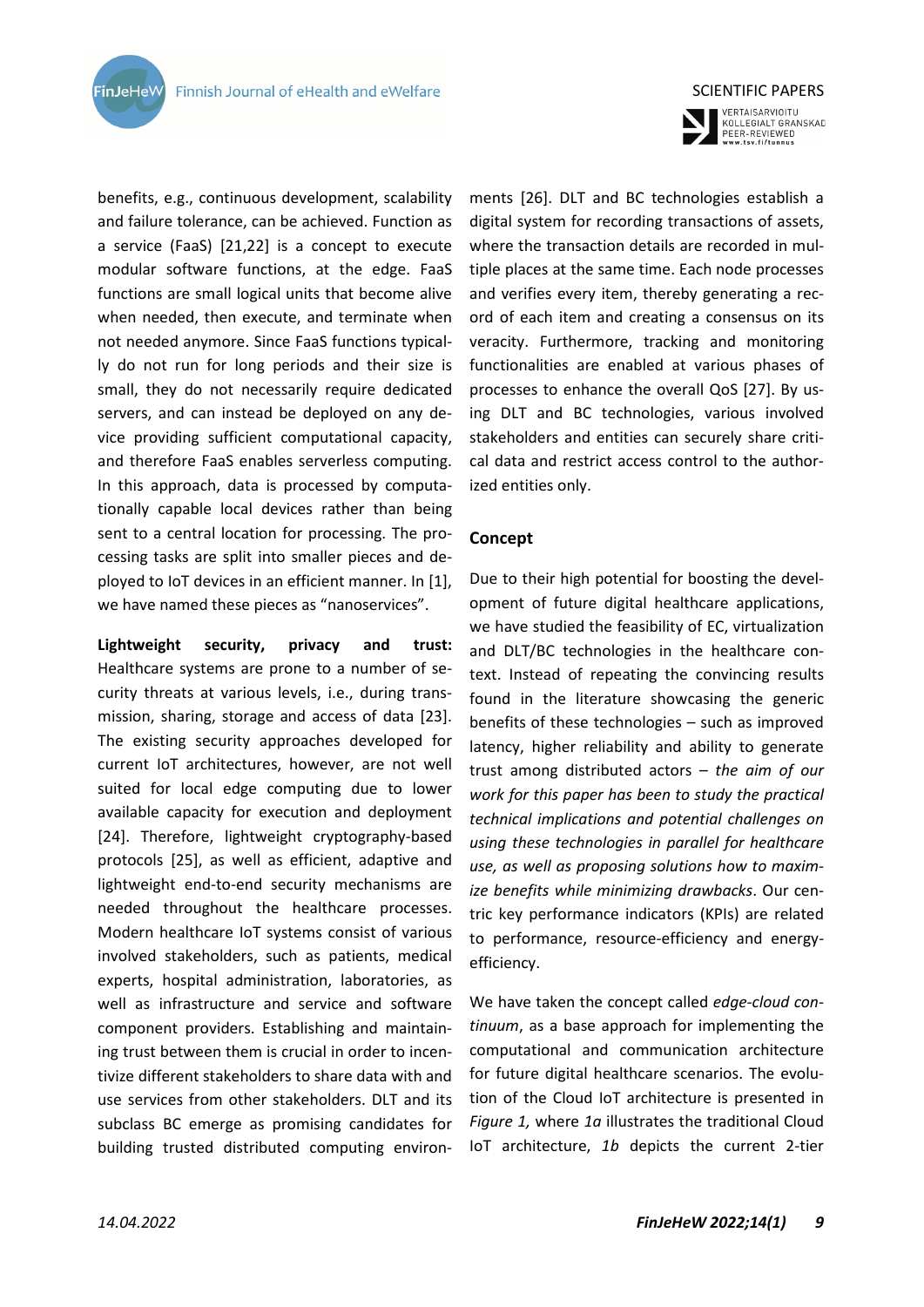**FinJeHeW** 



VERTAISARVIOITU **KOLLEGIALT GRANSKAD<br>PEER-REVIEWED<br>www.tsv.fi/tunnus** 

Edge-Cloud IoT architecture, and *1c* outlines the three-tier Edge-Cloud IoT architecture, on which we found our edge-cloud continuum concept. Our three-tier Edge-Cloud architecture [1], enables utilizing the most suitable  $-$  with respect to e.g. performance, reliability or efficiency – of the three architectural tiers for deploying different system components, namely *core tier* including traditional cloud data centers, *access tier* accommodating edge servers providing e.g. low latency, and *local tier* accommodating local edge machines capable of running the most lightweight edge services.

In [1], we also proposed a nanoservice-based conceptual service model, *nanoEdge (Figure 2a),* for future local Edge-IoT scenarios. The model takes EC a step forward from a typical today's Multi-Access Edge (MEC)-based architecture by providing needed mechanisms to deploy lightweight edge services to local nodes with sufficient hardware capacity. The proposed service model allows addressing problems, such as high latencies and vulnerability to network problems arising from long distances between computation, data sources, and service consumers. In nanoEdge model, local services are composed of modular, independent virtual service blocks, nanoservices, that can be dynamically deployed to local nodes with sufficient resources and stability for running them. A nanoservice typically contains a simple function implemented for a single purpose, such as reading sensor data from a device and sending it forward, or running a data analysis task and returning a response. In dynamic environment, the deployment can be modified based on the availability of nodes and resources, e.g., when new devices become available, existing devices become unavailable, or devices' load statuses change. This principle follows the Function-as-a-Service (FaaS) [21,22] and Serverless Computing models [15]. A Proof-of-Concept evaluation for the model was made in [28].



**Figure 1.** Cloud IoT architecture evolution.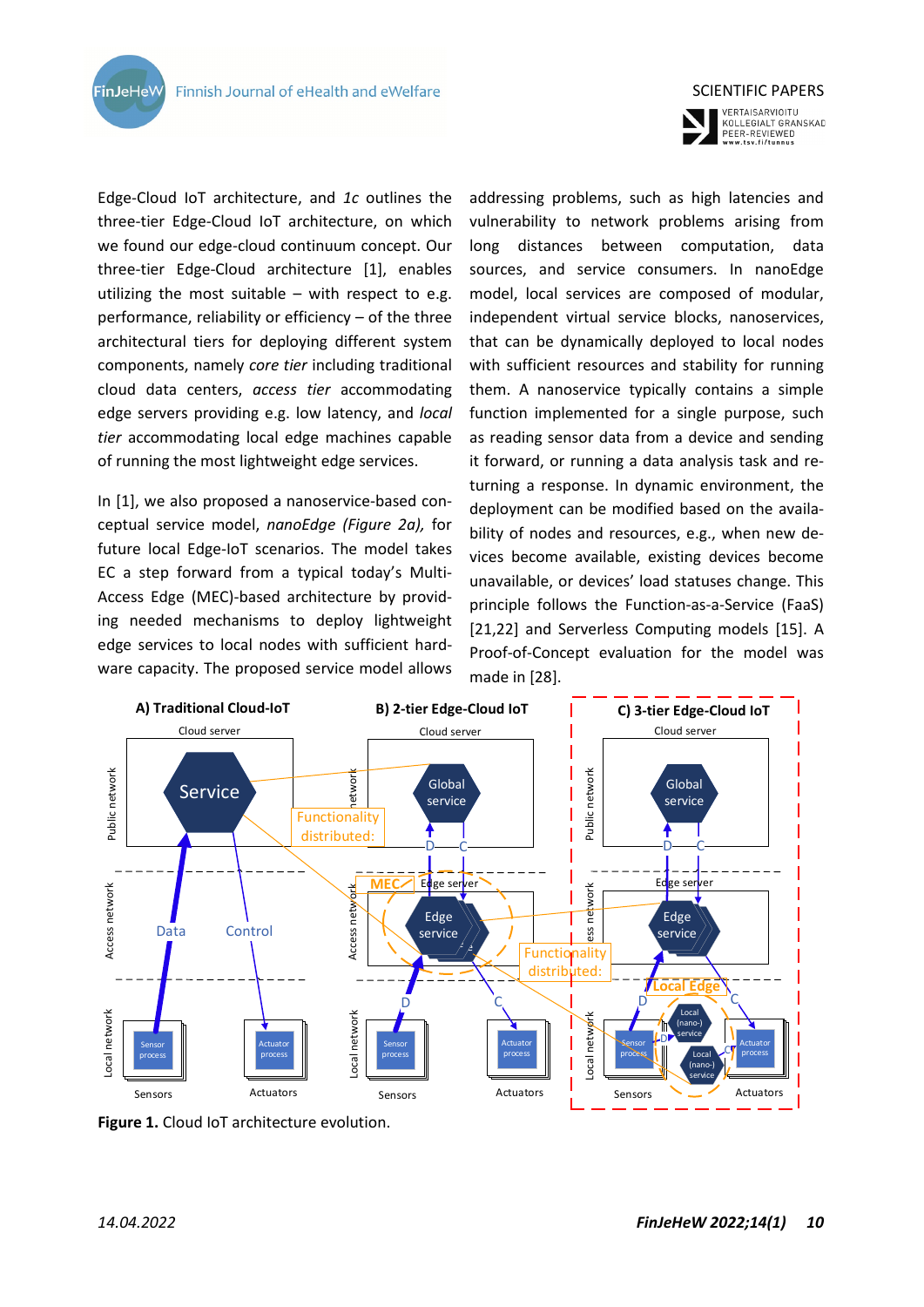

**Figure 2.** nanoEdge concept and remote patient monitoring use case.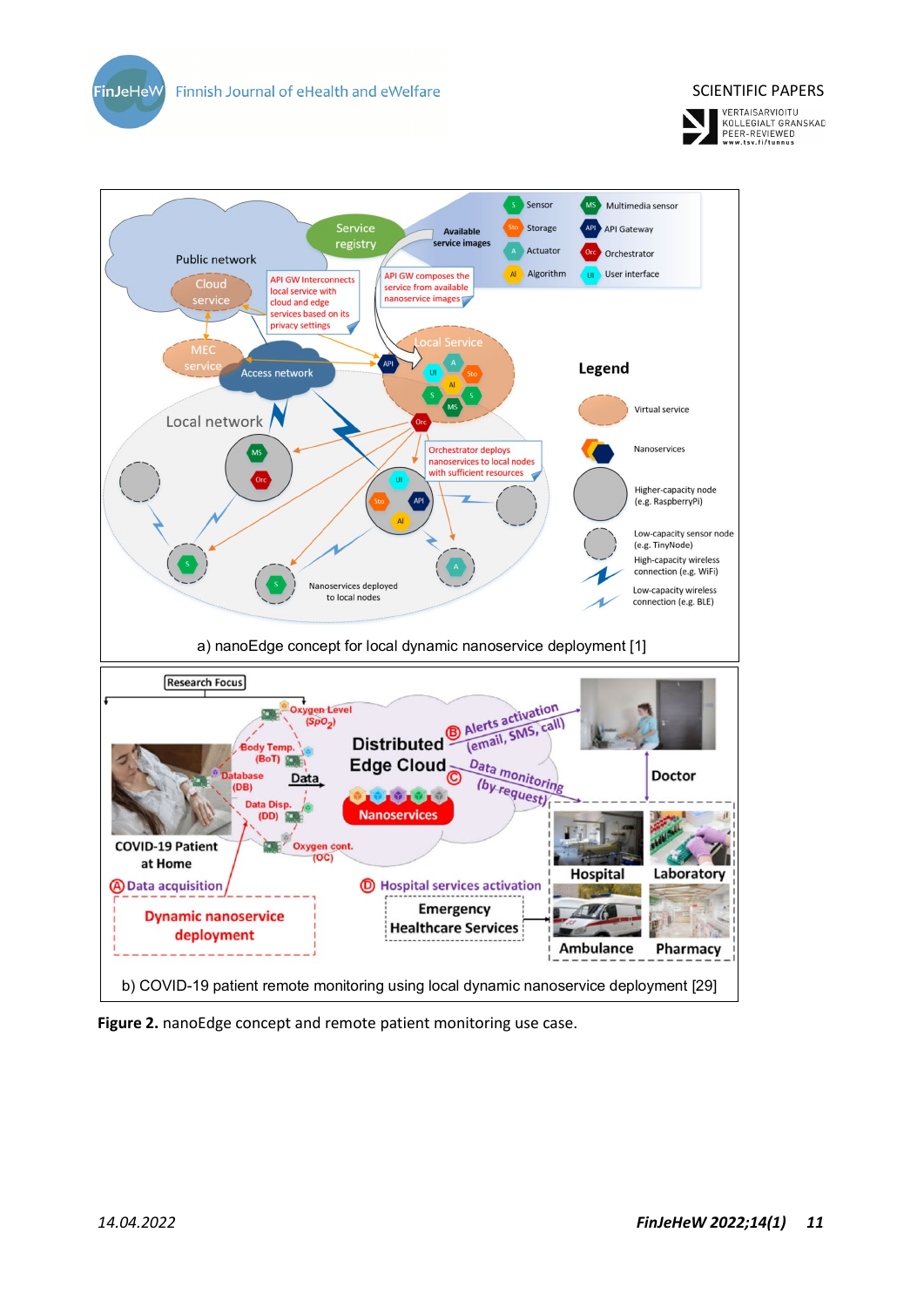



#### **Concept validation**

We have evaluated the feasibility of our concept with a series of real-world and simulation studies. In the following subsections, we briefly introduce these studies and their results, as well as discuss the significance of the results from the viewpoint of digital healthcare use cases.

**Local edge service orchestration:** In [29], we implemented a dynamic resource/service matching mechanism for distributed local EC. It extends our nanoEdge model by enabling automatic resource discovery and deployment in highly dynamic IoT scenarios, where the population of local nodes changes fast. To showcase the feasibility of the mechanism in real-life, we took Covid-19 patient monitoring as a use case for evaluations, where we measured the computational and communication latency of nanoservice deployment at each phase of the service deployment, and the storage capacity used by each nanoservice (*Figure 2b*). We were particularly interested on the extra latency introduced by the proposed virtualized (containerized) approach, compared to traditional nonvirtualized approach, where functions were directly deployed on the underlying hardware. Virtualization ensures more efficient use of system resources, particularly in highly dynamic scenarios with nodes joining and leaving the cluster, as well as easy upgradeability. Therefore, the containerized approach was clearly a more favorable option for nanoservice deployment from the functional viewpoint. According to the results, virtualization adds 1-1.5 seconds (10-15%) extra latency in service deployment, while it reduces the worker node storage footprint from 35 MB to 23 MB (33%) and manager node storage footprint from 110-112 M to 96-98 MB (12-13%). Since container-based deployment has significant benefits in terms of e.g. better upgrading mechanism, scalability, selfhealing, etc. minimal downtime, additional 1-2 seconds in the deployment phase are considered tolerable. Furthermore, reduced storage footprint allows more functionalities to be deployed on worker nodes. Overall, the deployment times and hardware requirements were seen feasible in the simulated treatment path, where a remotely monitored Covid-19 patient is transported from home to hospital after the system has detected deteriorating condition of a patient. Along the treatment path, the nanoEdge model enables gradual extension of a monitoring service to a treatment service, where e.g., an intelligent oxygen mask at ambulance could automatically connect to the SpO2 sensor of a patient brought to the ambulance and start regulating oxygen for a patient based on continuous measurement. Similarly, when moved to a hospital, the patient treatment service would be further extended with hospital instrumentation.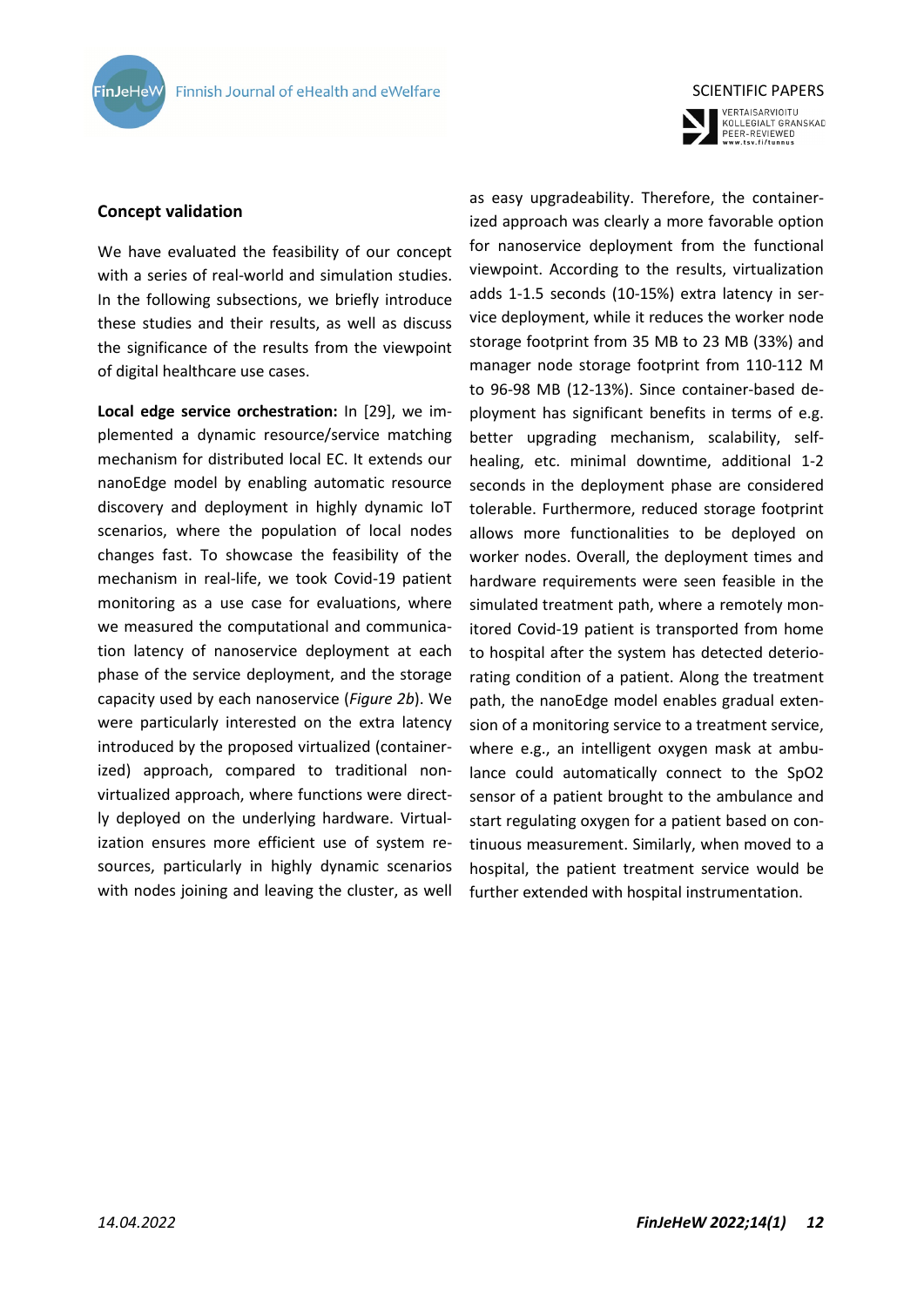Finnish Journal of eHealth and eWelfare

**FinJeHeW** 





**Figure 3.** Blockchain edge architecture – measurement results.

**Blockchain edge architecture:** In [30], we studied the integration of BC with EC for enabling secure and trusted distributed telemedicine services. The proposed approach improves data privacy protection by 1) limiting the propagation of sensitive data instead of sending all data to the cloud, and 2) enabling the local anonymization of data that need to be sent for processing at public servers.

With this approach, data leakage risks can be minimized by reducing the sensitive data to be sent out, while the consequences of possible data leaks can be mitigated by removing the real identities from patient data. We made simulations of data processing algorithms with different complexity classes in three deployment scenarios: a) traditional cloud-IoT scenario, (*Figure 1a*) where the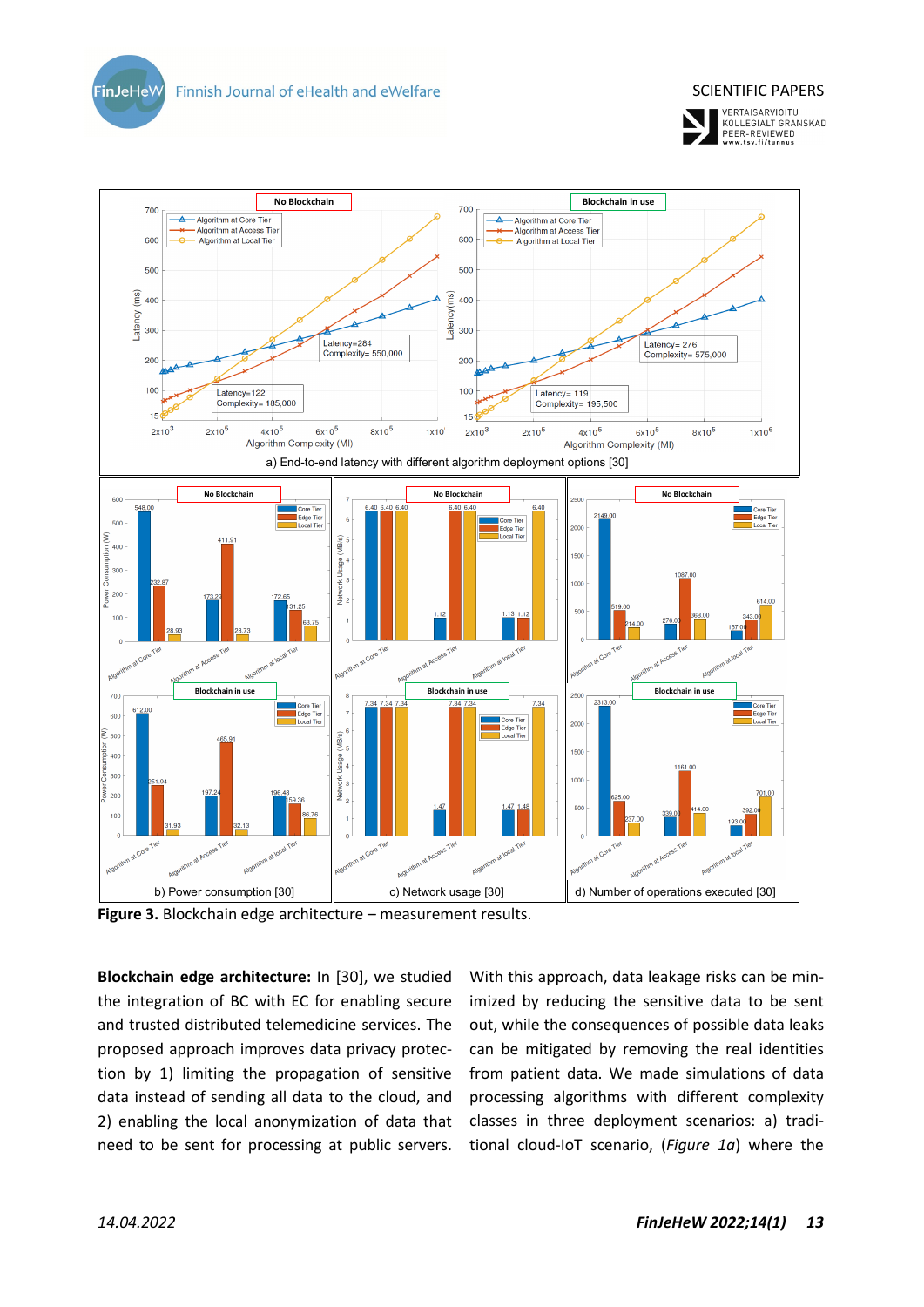**FinJeHeW** 



VERTAISARVIOITU **VERTAISARVIOTTO**<br>KOLLEGIALT GRANSKAD<br>PEER-REVIEWED<br>www.tsv.fi/tunnus

application logic and algorithm were both deployed on a cloud data center; b) two-tier cloud-IoT scenario (*Figure 1b*), where the main application logic was still at a cloud data center, but the algorithm was deployed on an edge server colocated with a cellular network base station; and c) three-tier cloud-IoT scenario (*Figure 1c*), which was otherwise similar to scenario b, but the algorithm was deployed on a local device. All scenarios were run with and without BC data preprocessing, to reveal its burden on system performance and resource-efficiency. The evaluation results (*Figure 3*) revealed that the use of EC can effectively reduce the network burden on higher tiers with all scenarios, while from the end-to-end latency viewpoint, the optimal tier of algorithm deployment depends on the algorithm complexity. Furthermore, we observed that improved privacy

protection by BC can be achieved with tolerable cost on performance and resource-efficiency in all scenarios, when considering the achieved improvements in security, privacy, and trust in healthcare monitoring scenarios. In more detail, the use of BC pre-processing increased the overall power consumption by 10–20%, computational and communication overhead by 13–22%, and computational complexity by 10–15%, depending on which tier of operation the data analysis functions were deployed. Overall, the article demonstrated the feasibility of combined use of BC and EC to provide decentralized trust, reliable realtime access, and control of the communication/computational capacity in the digital healthcare environment, without compromising the system performance and resource efficiency.



**Figure 4.** Latency-aware edge computing offloading.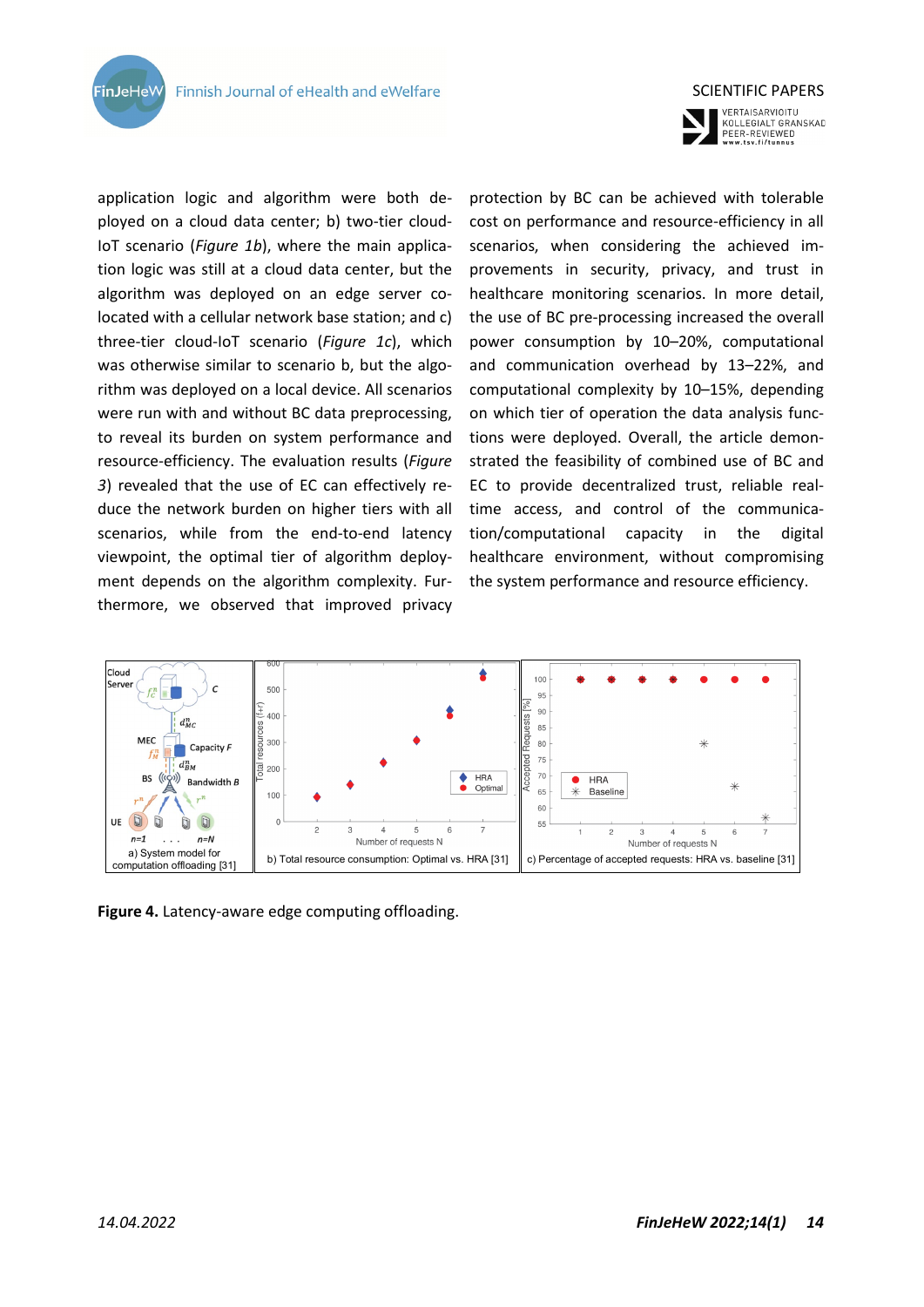**FinJeHeV** 

**Latency-aware edge computation offloading:** When orchestrating the service deployment of latency/mission-critical medical applications, such as surgical navigation, in the presence of limited local hardware resources, the task offloading decision between edge and cloud server should be made in a way that strict delay requirements are met. In [31], we formulated the joint optimization of communication and computation resources allocation for requests, which aims to minimize the usage of the resources while maximizing the number of accepted computation offloading requests. The system model is presented in *Figure 4a.* We proposed an efficient heuristic solution based on the single user optimal solution with the objective to minimize the usage of system resources, while maximizing the number of accepted latencylimited task requests. In practice, the purpose was to ensure the operation of latency/mission-critical medical applications in resource-constrained environments that may occasionally be under heavy load. Simulations were run to show the effectiveness of proposed algorithm compared to optimal and baseline solution where tasks are allocated according to different system parameters as they arrive. It is important to notice that, although in our scenarios, the local devices are wirelessly connected to the rest of the network, in many real-life medical scenarios the connection is wired. The features of different communication links (throughput, latency, reliability, energy-efficiency, etc.) will affect the offloading decisions, but it does not have effect on the feasibility of our offloading optimization model, since the access network capacity is just one of the parameters among many others (*Figure 4a*), affecting the outcome of the resource-aware orchestration. In the case of 5G connection, the link features are close to e.g. wired ethernet connection, whereas with earlier cellular generations, particularly the latencies are much higher. With different IoT communication



VERTAISARVIOITU<br>KOLLEGIALT GRANSKAD<br>PEER-REVIEWED<br>www.tsv.fi/tunnus

technologies, such as BLE, ZigBee, etc., the capacity is, for one, radically lower compared to today's cellular and wired networks. With respect to communication link reliability, the wired links are, as a rule of thumb, more reliable, but in largerscale networks, the routing structure is typically the most error-prone element due to e.g. network congestion. The results of [31] revealed that our solution gives allocations that are optimal or very close to optimal (*Figure 4b*) and that it outperforms the benchmark algorithm in terms of the acceptance rate (*Figure 4c*). The results demonstrate that our task offloading algorithm enables execution of computational tasks with strict delay requirements, which is necessary for delay-critical medical services. Minimizing the usage of resources per request allows higher resource utilization rate and therefore helps reducing the infrastructure costs and power consumption. Furthermore, thanks to improved resource utilization, our algorithm helps improving the scalability of the system, which is especially important in large and multi-site hospitals or other healthcare organizations.

#### **Conclusions and future work**

In our recent work, we have successfully demonstrated the feasibility of the edge-cloud continuum as the base approach for providing efficient and secure distributed e-health and e-welfare services. This article summarizes the key results of our four recent scientific articles and interprets their significance for healthcare use. As the base architecture, we took a three-tier Edge-Cloud architecture [1], which enables utilizing the optimal of the three architectural tiers for deploying different system components. We started by introducing our conceptual nanoEdge service model for enabling efficient distributed local edge computing. Then we presented the results of our study related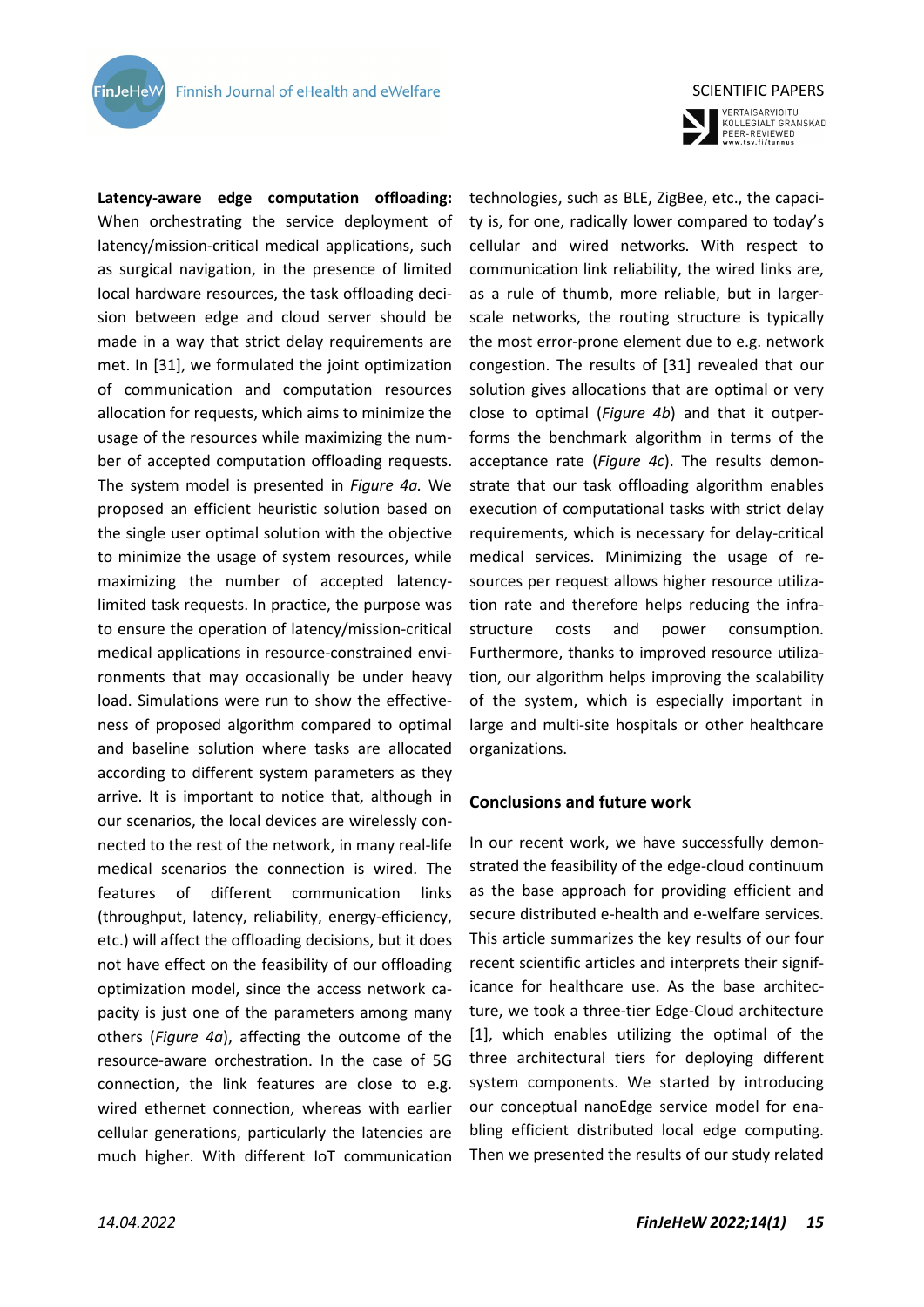

VERTAISARVIOITU<br>KOLLEGIALT GRANSKAD<br>PEER-REVIEWED<br>www.tsv.fi/tunnus

to dynamic resource-aware service orchestration [29] and the integration of Blockchain with Edge Computing for achieving sufficient level of privacy and trust between various stakeholders of distributed e-health and e-welfare services [30]. As the fourth contribution, we proposed and simulated an algorithm for edge-cloud orchestration to minimize the usage of system resources, while maximizing the number of accepted latency-limited task requests [31], which is especially important latency and mission-critical medical applications, such as surgical navigation.

Based on the 6G vision [32], we foresee that the focus of the technology development will be in integrating AI, ML, edge-cloud and distributed ledger technologies for enabling novel digital healthcare solutions and optimizing current solutions to be more effective, efficient and secure.

**References**

**FinJeHeW** 

[1] Harjula E, Karhula P, Islam J, Leppänen T, Manzoor A, Liyanage M, Chauhan J, Kumar T, Ahmad I, Ylianttila M. Decentralized Iot Edge Nanoservice Architecture for Future Gadget-Free Computing. IEEE Access. 2019 Aug 21;7:119856-119872. https://doi.org/10.1109/ACCESS.2019.2936714

[2] Dang LM, Piran MJ, Han D, Min K, Moon H. A Survey on Internet of Things and Cloud Computing for Healthcare. Electronics. 2019;8(7):768. https://doi.org/10.3390/electronics8070768

[3] Pantzartzis E, Edum-Fotwe FT, Price ADF. Sustainable healthcare facilities: Reconciling bed capacity and local needs. Int J Sustainable Built Environment. Jun 2017;6(1):54-68. https://doi.org/10.1016/j.ijsbe.2017.01.003

[4] Schlomann B, Eichhammer W, Stobbe L. Energy saving potential of information and communicaFurthermore, besides the technology development, modeling and evaluating the costs and risks of developing current healthcare IT architecture towards the proposed direction is crucial. A comprehensive analysis of the current challenges and pitfalls in adopting the novel technologies to the daily processes of healthcare organizations, taking into consideration, e.g., the needed change management, the costs of transition and the regulatory requirements, is needed.

#### **Acknowledgements**

This research work was supported by Academy of Finland, under the DigiHealth and 6G Flagship Projects (grants 326291 and 346208).

#### **Conflict of interest**

No conflicts of interest.

tion technology. Int J Decision Support Systems, Jan 2015:1(2):152-163. https://doi.org/10.1504/IJDSS.2015.067565

[5] Sezer OB, Dodgu E, Ozbayoglu AM. Contextaware computing, learning, and big data in internet of things: a survey. IEEE Internet of Things. Feb 2018;5(1):1-27.

https://doi.org/10.1109/JIOT.2017.2773600

[6] Gatouillat A, Badr Y, Massot B, Sejdic E. Internet of medical things: A review of recent contributions dealing with cyber-physical systems in medicine. IEEE Internet of Things. Oct 2018:5(5):3810- 3822. https://doi.org/10.1109/JIOT.2018.2849014

[7] Al-Fuqaha A, Guizani M, Mohammadi M, Aledhari M, Ayyash M. Internet of things: A survey on enabling technologies, protocols, and applications. IEEE commun surveys tuts. 2015;17(4):2347- 2376.

https://doi.org/10.1109/COMST.2015.2444095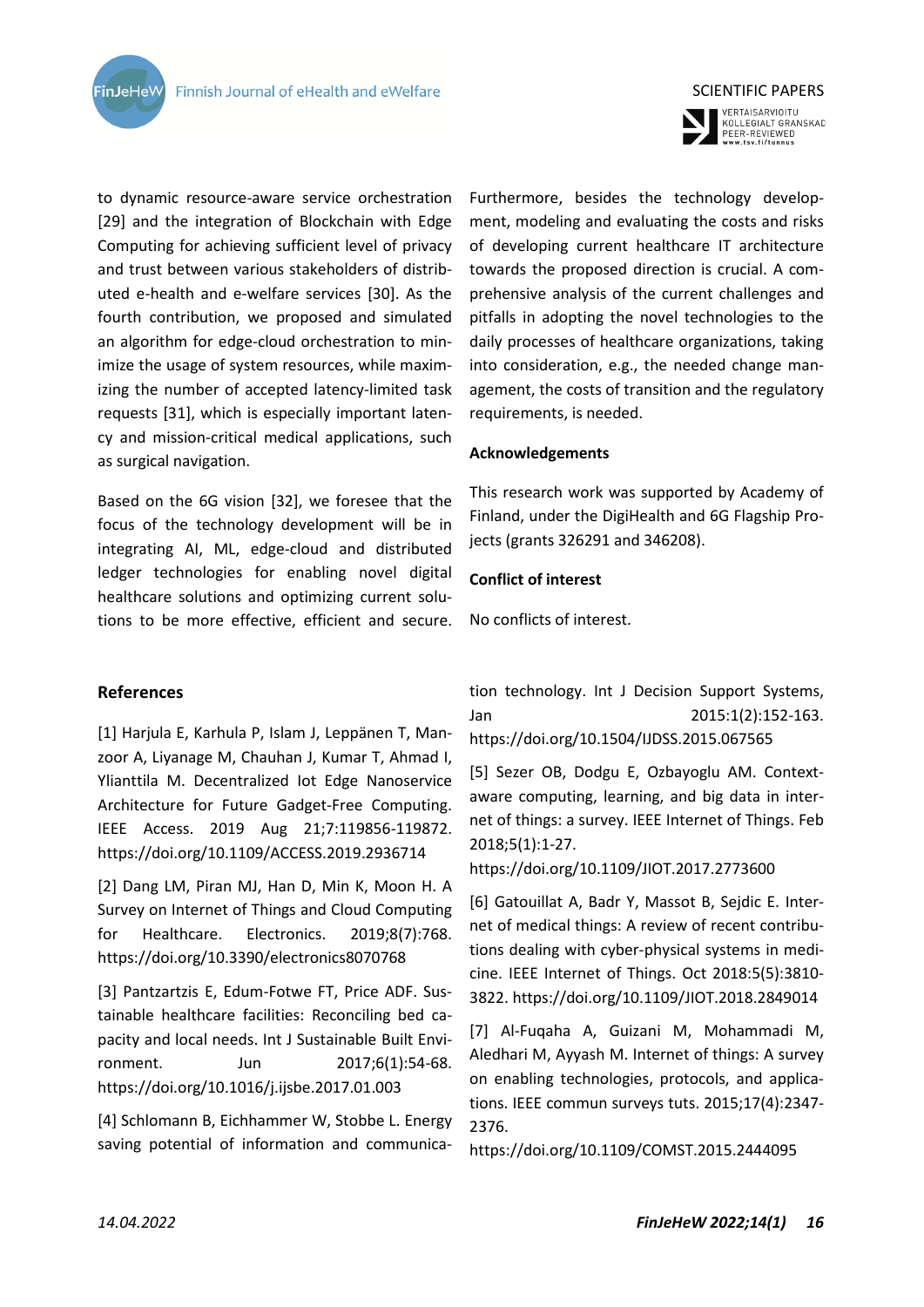



VERTAISARVIOITU<br>KOLLEGIALT GRANSKAD<br>PEER-REVIEWED<br>www.tsv.fi/tunnus

[8] Zhang Q, Fitzek FHP. Mission Critical IoT Communication in 5G. In: Atanasovski V, Leon-Garcia A (eds). Future Access Enablers for Ubiquitous and Intelligent Infrastructures. Lecture Notes of the Institute for Computer Sciences, Social Informatics and Telecommunications Engineering, vol 159. Ohrid, Republic of Macedonia: Springer International Publishing; 2016. p. 35-41. https://doi.org/10.1007/978-3-319-27072-2\_5

[9] Ylianttila M, Kantola R, Gurtov A, Mucchi L, Oppermann I. 6G White paper: Research challenges for Trust, Security and Privacy. arXiv:2004.11665. arXiv; 2020 [cited 17 Oct 2021]. https://doi.org/10.48550/arXiv.2004.11665

[10] Al-Turjman F, Nawaz MH, Ulusar UD. Intelligence in the Internet of Medical Things era: A systematic review of current and future trends. Computer Communications. 2020 Jan 15;150:644-660. https://doi.org/10.1016/j.comcom.2019.12.030

[11] Dong P, Ning Z, Obaidat M.S, Jiang X, Guo Y, Hu X, Hu B, Sadoun B. Edge computing based healthcare systems: Enabling decentralized health monitoring in Internet of medical Things. IEEE Network. 2020 Apr 30;34(5):254-261. https://doi.org/10.1109/MNET.011.1900636

[12] Awaisi KS, Hussain S, Ahmed M, Khan AA, Ahmed G. Leveraging IoT and Fog Computing in Healthcare Systems. IEEE Internet of Things. 2020 Jun 25;3(2):52-56. https://doi.org/10.1109/IOTM.0001.1900096

[13] Li X, Huang X, Li C, Yu R, Shu L. EdgeCare: Leveraging edge computing for collaborative data management in mobile healthcare systems. IEEE Access. 2019 Feb 8;7:22011-22025. https://doi.org/10.1109/ACCESS.2019.2898265

[14] Wei K, Zhang L, Guo Y Jiang X. Health monitoring based on internet of medical things: architecture, enabling technologies, and applications. IEEE

## Access. 2020 Feb 4;8:27468-27478. https://doi.org/10.1109/ACCESS.2020.2971654

[15] Cicconetti C, Conti M, Passarella A. A Decentralized Framework for Serverless Edge Computing in the Internet of Things. IEEE Transactions on Network and Service Management. 2020 Sep 10;18(2):2166-2180.

https://doi.org/10.1109/TNSM.2020.3023305

[16] Sosinsky B. Cloud Computing Bible. 1st rev. Wiley Publishing; 2011. 528 p. https://doi.org/10.1002/9781118255674.ch1

[17] Morabito R. Virtualization on Internet of Things Edge Devices with Container Technologies: A Performance Evaluation. IEEE Access. 2017 May 17;5:8835-8850.

```
https://doi.org/10.1109/ACCESS.2017.2704444
```
[18] Felter W, Ferreira A, Rajamony R, Rubio J. An updated performance comparison of virtual machines and linux containers. IEEE International Symposium on Performance Analysis of Systems and Software (ISPASS); 2015. p. 171-172 https://doi.org/10.1109/ISPASS.2015.7095802

[19] Pahl C, Brogi A, Soldani J, Jamshidi P. Cloud Container Technologies: A State-of-the-Art Review. IEEE Transactions on Cloud Computing. 2019 Jul-Sep 1;7(3):677-692.

https://doi.org/10.1109/TCC.2017.2702586

[20] Rodgers R. The Tao of Microservices. 1st rev. Manning Publications; 2017. 328 p.

[21] Kuhlenkamp J, Werner S. Benchmarking FaaS Platforms: Call for Community Participation. In: IEEE/ACM Int Conf on Utility and Cloud Computing Companion (UCC Companion); 2018. p. 189-194. https://doi.org/10.1109/UCC-

Companion.2018.00055

[22] García López P, Sanchez-Artigas M, Paris G, Pons DB. Comparison of FaaS Orchestration Systems. IEEE/ACM International Conference on Utili-